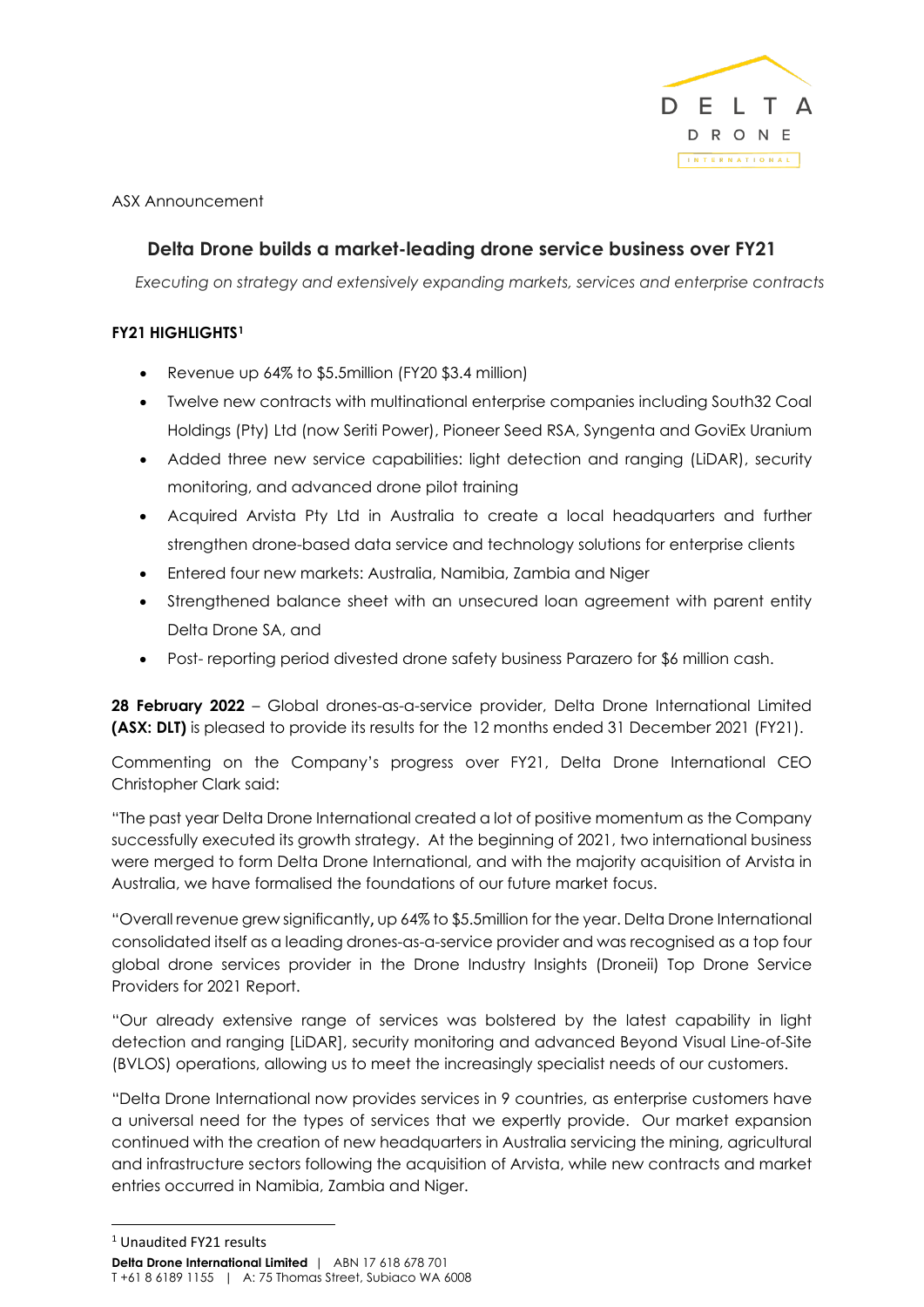"While we expanded our market penetration, we also deepened our relationships with key customers, adding another 12 major contracts with multinational enterprise companies. Many of these were either contract extensions due to the excellent relationships we have with our customers, or expansions of remit due to our expertise in the field and ability to show value to clients."

# **FINANCIAL OVERVIEW**

FY21 revenue was up 64% to \$5.5 million (FY20: \$3.4 million), including drone safety sales.

Reflecting the Company's growth strategy and scale-up commencing, an operating loss of \$3.6 million was incurred in FY21. Of this operating loss, \$1.9m related to the divested Parazero business, with a continuing operations operating loss of \$1.7m.

At 31 December 2021, Delta Drone had \$954k cash at bank, providing sufficient flexibility for the Company to continue executing its current growth strategy.

After year-end, the Company sold its drone safety business, Parazero, for \$6 million in cash to a consortium of investors led by NASDAQ-listed Medigus Ltd and facilitated by Israeli venture capital firm L.I.A Pure Capital Ltd.

## **COMMERCIAL UPDATE**

Delta Drone International expanded its range of significant contracts with some of the world's most well-known mining and agricultural companies, as well as others now using drones in commercial settings, harnessing the Company's leadership in drones-as-a-service. These new contracts built on the Company's three new services to its core capabilities: light detection and ranging (LiDAR), security monitoring and advanced drone pilot training.

Key contracts and new capability additions that show the broad cross section of Delta Drone International's services in FY21 included:

- Providing global media company **Thomson Reuters** in South Africa with assistance with Remote Operator Certificate (ROC) certification and providing pilot training to capture news and events by drones in real time
- **GoviEx Uranium** extended its relationship with DLT via virtual 3D model baseline surveying in Niger to create a shareable view of mining site to share with stakeholders who can't attend the site due to travel restrictions
- **Northern Star**, the global scale Australian gold producer, commenced aerial survey using several LIDAR capabilities in its West Australian operations at Kalgoorlie, Yandal and Pogo through DLT's Australian operation, Arvista
- Multinational OEM (original equipment manufacturer) and industrial equipment worldleader **Doosan Mobility Innovation** signed an integration deal with DLT Safety business, Parazero, where its patented SafeAir parachute technology will be incorporated into Doosan's award-winning DS30 endurance drones
- Global mining and metals company **South32 Coal Holdings** (Pty) Ltd (now Seriti Power) extended its DLT contract in South Africa for five more years allowing DLT to provide its drones-as-a-service capabilities across mine surveying and real-time data collection services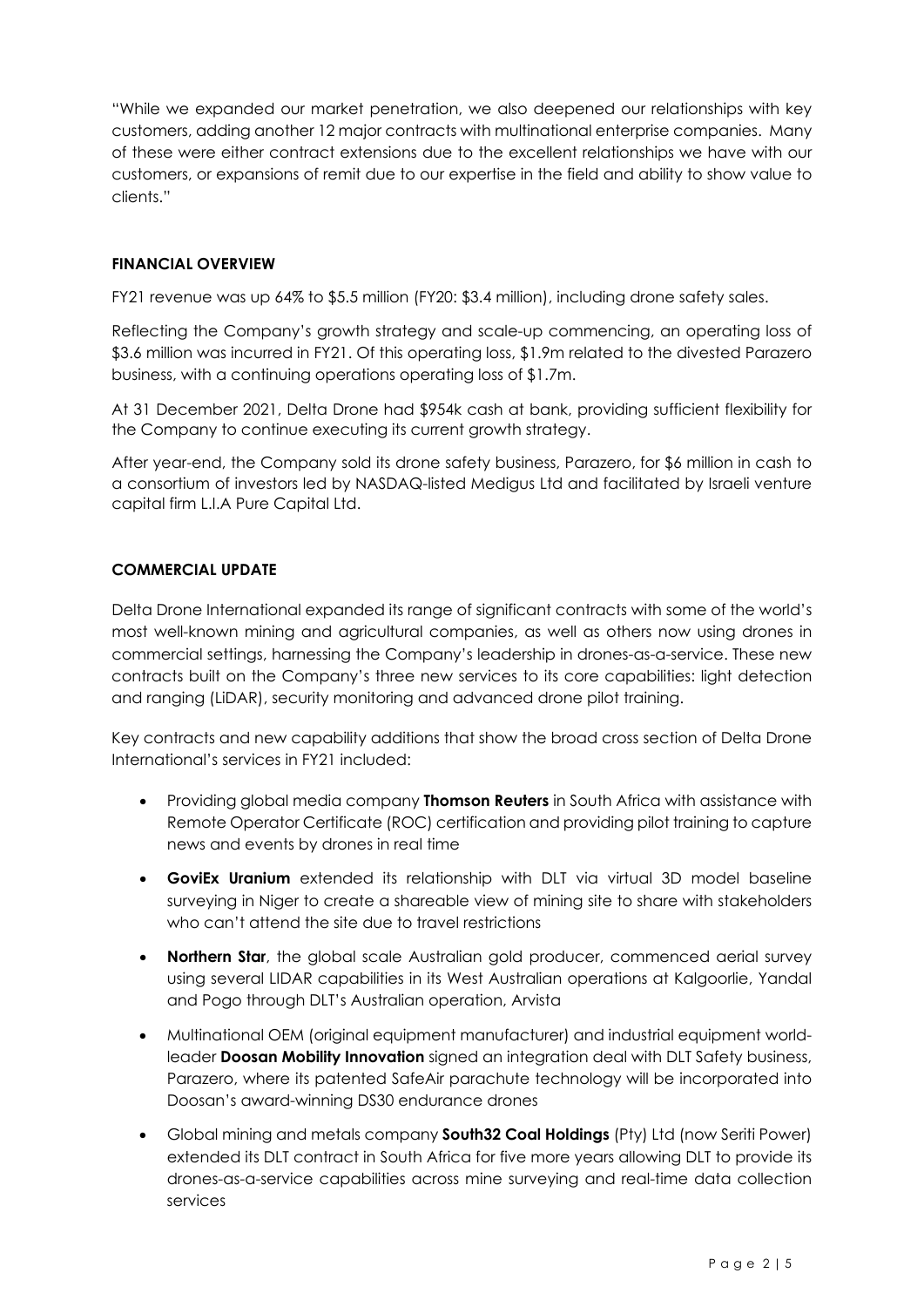- Perenti subsidiary, **AMS African Mining Services** extended its contract for stockpile volume measurement where DLT deployed its mining specific drone fleet weekly to accurately track on-site stock volumes so AMS could better optimise their supply chain.
- Global accounting firm **BDO** recommissioned DLT to provide its tailored drone solution to provide large-scale livestock audits for client verification reporting.
- **Interwaste** commissioned DLT to provide advanced thermal imaging data to assist the organisation create more detailed air quality reports to monitor the environmental conditions of waste and landfill sites.
- **Rustenberg Platinum Mines** Limited, a wholly owned subsidiary of Anglo American Platinum Limited, the world's largest producer of platinum, signed DLT to provide survey mapping, blast monitoring and inspection services in South Africa.
- **Pioneer Seed RSA**, a subsidiary of major producer of agriculture seeds, Corteva Agriscience RSA, contracted DLT specialist agriculture drone pilots to deploy state-ofthe-art agriculture-specific drones to capture a range of vital data including plant analytics to ensure maximum yield for crops such as maize, soybeans and sunflowers.
- Multinational agricultural services company **Syngenta** expanded its DLT remit into Zambia and used its advanced data capabilities to virtually deliver crop visualisation and analysis in real time while also allowing remote data capture and sharing of Syngenta's field trials in the region.
- **Inspections at concentrated solar power (CSP) facilities** were added to the Company's capabilities through surveys for a customer in South Africa's Northern Cape Province. The survey holds great significance in the industry as historically, this type of survey has been extremely challenging to conduct due to the reflective nature of the plant's mirrors preventing the capture of images required. A 100% tailored solution created internally that included a rewriting of the AI detection algorithm resulted in the successful monitoring for broken mirrors and defective heat elements as well as providing the client an analysis on future performance optimisation.

### **OPERATIONAL UPDATE**

Delta Drone International expanded operations into Australia, Namibia, Zambia and Niger bringing the number of markets in which it now provides its range of drones-as-a-service capability to nine jurisdictions.

### **Australia**

DLT acquired 60% of the shares in Perth-based provider of aerial and terrestrial surveying services, Arvista Pty Ltd. A key milestone in DLT's growth strategy in Australia, it immediately provided DLT with a blue-chip Australian client base and access to a team of highly skilled professionals with the expertise to expand their skillset beyond surveying to include the full range of drone-as-a-service operations that Delta Drone International provides.

### **Namibia**

DLT's training subsidiary Drone Safety & Legal (Pty) Ltd), expanded its accredited training operations into Namibia to deliver advanced drone operations training for enterprise companies. The courses provide enterprise drone operators with an intermediate understanding of aerial data capture, to gain deeper insights into the magnitude of ways advanced drone use and its associated services can add value to their operations.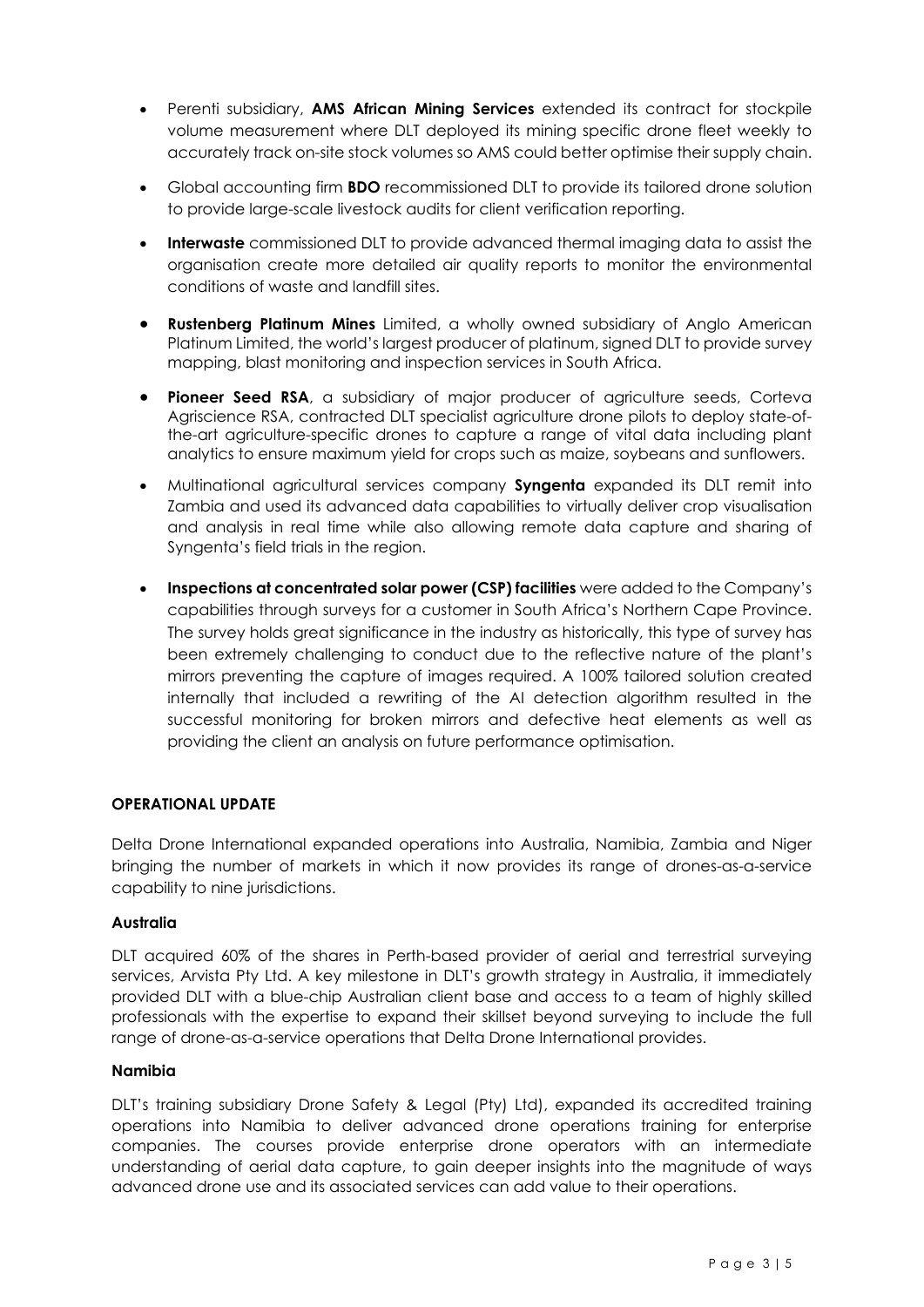# **Zambia**

DLT expanded its operations into Zambia after being appointed by multinational agriculture services company, Syngenta. DLT used its advanced data capabilities to virtually visualize and analyse crops, while also allowing remote data capture and sharing of Syngenta's field trials in the region – an essential part of the company's research and development process.

## **Niger**

DLT entered Niger with uranium explorer and developer, GoviEx Uranium Inc, to perform its new virtual 3D model baseline survey mentioned earlier.

## **Appointment of Chief Financial Officer**

On 2 December 2021 Paul Williamson joined Delta Drone International as Chief Financial Officer (CFO), replacing Mr Moshe Hukaylo. Paul is an astute finance professional with 29 years' accounting experience as a qualified Chartered Accountant and Company Secretary and previously worked for big four professional services firm, KPMG, and surveying and spatial data management services provider, Land Surveys Group.

# **POSITIVE OUTLOOK**

Commenting on the Company's positive outlook, Mr Clark said:

"In 2022 we will utilise our strengthened balance sheet to further scale our services and look for other attractive growth opportunities. Commercial applications for drone services are steadily rising and will probably overtake government and defence in terms of market share in the next few years.

"Delta Drone International is therefore focused on growing revenue with a significant investment in sales and marketing to harness the reputation of its technology and operations leadership as it executes its growth strategy and consolidates its drones-as-as- service business model.

"Additionally, the Company is working to further reduce overhead costs while enhancing operational efficiencies following its successful integration and increasing cross selling between its business units."

*This announcement has been authorised for release by the Board of Delta Drone International Limited.*

### **-ENDS-**

### **For more information, please contact:**

**Corporate** Stephen Buckley Company Secretary +61 (0)8 6189 1155 **Investors** Christopher Clark CEO E: contact@dlti.com

# **Media**  Tristan Everett, Market Eye P: +61-403 789 096 E: tristan.everett@marketeye.com.au